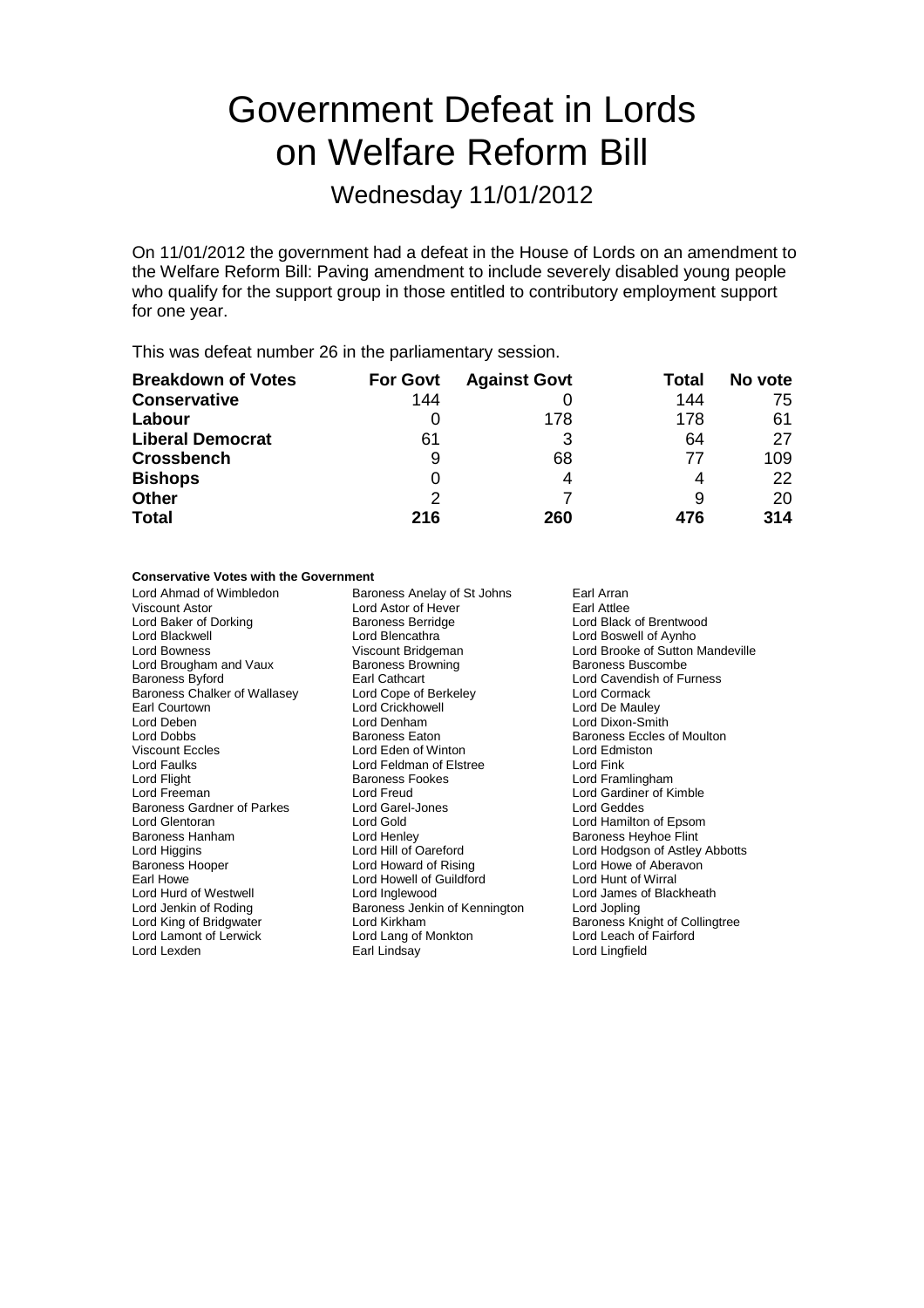Baroness Miller of Hendon Duke of Mont<br>
Lord Movnihan **Boltoness** Lord Naseby Lord Patten **Baroness Perry of Southwark**<br>
Baroness Rawlings **Baroness Perry of Southwark** Baroness Verma<br>
Lord Wasserman<br>
Lord Wei

Earl Liverpool **Earl Liverpool** Marquess of Lothian **Lord Lucas**<br>1999 Lord Luke Lord Lord Lord Lyell Lord Luke Lord Lyell Lord Lyell Lord Cord Luke Lord MacGregor of Pulham Market<br>
Lord Mackav of Clashfern Lord Macan of Castletown Lord Marland Lord Mackay of Clashfern Lord Magan of Castletown Lord Marland<br>
Lord Marlesford Clashfern Lord Mayhew of Twysden Lord McColl of Dulwich Lord Mayhew of Twysden<br>
Lord Mayhew of Twysden<br>
Duke of Montrose Baroness Morris of Bolton Lord Moynihan Lord Naseby Baroness Neville-Jones Baroness O'Cathain **Baroness Communist Communist Communist Communist Communist Communist Communist Communist Communist Communist Communist Communist Communist Communist Communist Communist Communist Communist Communist Com** Baroness Rawlings **Example 2** Lord Reay **Lord Renton of Mount Harry Lord Renton of Mount Harry Lord Risby Lord Roberts of Conwy** Lord Ribeiro **Lord Richolas Confluence Confluence Confluence** Lord Roberts of Conwy<br>
Lord Roberts **Lord Robert Lord Ryder of Wensum**<br>
Lord Roberts of Bow Lord Rotherwick Lord Ryder of Wensum Lord Sanderson of Bowden Lord Sassoon **Baroness Seccombe** Lord Selkirk of Douglas<br>
Lord Selsdon **Baroness Shackleton of Belgravia** Baroness Sharples Lord Selsdon **Baroness Shackleton of Belgravia** Baroness Sharple<br>
Lord Shaw of Northstead Baroness Shephard of Northwold Earl Shrewsbury **Baroness Shephard of Northwold Earl Shrewsburn Carl Shrewsbury**<br> **Lord Spicer Carl Stewartby** Lord Soulsby of Swaffham Prior Lord Spicer Corp Lord Stewartby<br>
Baroness Stowell of Beeston Lord Strathclyde Lord Taylor of Holbeach Baroness Stowell of Beeston Lord Strathclyde Lord Taylor Lord Taylor Cord Taylor Cord Taylor Cord True<br>Lord True Lord True Lord True Lord True Lord Trefgarne Lord Trimble Lord Tree Lord True<br>
Baroness Trumpington Lord Tugendhat Lord True Viscount Ullswater Baroness Trumpington **Lord Tugendhat** Communist Client Client Client Client Client Client Client Client Client<br>
Lord Water Lord Client Lord Client Client Client Client Client Client Client Client Client Client Client Clie<br> Baroness Wilcox Lord Wolfson of Sunningdale Viscount Younger of Leckie

# Lord Norton of Louth<br>Lord Palumbo Baroness Wheatcroft

### **Conservative Votes against the Government**

### **Labour Votes with the Government**

**Labour Votes against the Government**<br>Baroness Adams of Craigielea Lord Adonis Baroness Adams of Craigielea Lord Adonis Lord Ahmed Lord Alli Lord Anderson of Swansea<br>
Lord Bach Baroness Bakewell Baroness Lord Barnett<br>
Lord Barnett Lord Bassam of Brighton **Lord Berkeley** Lord Berkeley **Lord Booth Lord Bhattacharyya**<br>
Baroness Billingham **Lord Bilston** Cord Bilston **Baroness Blackstone** Baroness Billingham **Baroness Baroness Baroness Baroness Baroness Baroness Baroness B**<br>Baroness Blood Borrie Baroness Blood **Boateng** Lord Boateng Lord Boateng Lord Boateng Lord Boateng Lord Boateng Lord Bragg<br>
Lord Boyd of Duncansby Lord Bradley Lord Bragg Lord Boyd of Duncansby Lord Bradley Lord Bragg Lord Brooks of Tremorfa<br>
Viscount Chandos<br>
Lord Christopher Viscount Chandos Lord Christopher Lord Clarke of Hampstead Lord Clinton-Davis Lord Collins of Highbury Baroness Corston<br>
Lord Collins of Highbury Baroness Corston<br>
Lord Cunningham of Felling Lord Davidson of Glen Clova Lord Davies of Abersoch Lord Cunningham of Felling Lord Davidson of Glen Clova<br>Lord Davies of Coity Lord Davies of Oldham Lord Davies of Coity<br>
Lord Dixon<br>
Lord Dixon<br>
Baroness Donaghy
Baroness Davies of Stamford<br>
Baroness Drake Lord Dubs<br>
Lord Evans of Temple Guiting 
Lord External Baroness Farrington of Ribbleton Lord Faulkner of Worcester Lord Evans of Temple Guiting Baroness Farrington of Ribbleton<br>Lord Filkin **Baroness Ford** Lord Filkin Lord Foulkes of Cumnock<br>Baroness Gale Lord Gaven Lord Gavenness Communication of Marke Lord Giddens Lord Gilbert<br>
Baroness Golding Communication Baroness Goudie Baroness Golding **Baroness Goudie** Baroness Gould of Potternewton<br> **Baroness Gould of Potternewton**<br> **Baroness Gould of Potternewton**<br> **Baroness Gould of Potternewton** Lord Grocott Viscount Hanworth Lord Harris of Haringey Lord Harrison **Lord Hart of Chilton** Lord Hart of Chilton Lord Haworth<br>Baroness Havter of Kentish Town Baroness Healy of Primrose Hill Baroness Henig Baroness Hilton of Eggardon Lord Howie of Troon Troon Lord Hoyle Turn Cord Hughes of Woodside<br>
Baroness Hughes of Stretford Lord Hunt of Kings Heath Lord Irvine of Lairg Baroness Hughes of Stretford Lord Hunt c<br>
Lord Janner of Braunstone Lord Jones

Externess Bakewell **Bach Baroness Bakewell**<br>
Lord Berkeley **Lord Bhattacharyya** Lord Brooke of Alverthorpe Lord Brookman<br>Lord Browne Lord Campbell-Savours Baroness Donaghy Baroness I<br>
Lord Eatwell<br>
Lord Elder Lord Grenfell<br>
Viscount Hanworth Lord Harris of Haringev<br>
Lord Harris of Haringev Baroness Healy of Primrose Hill Baroness Henig<br>Baroness Hollis of Heigham Lord Howarth of Newport

Lord Gavron Baroness Gibson of Market Rasen<br>Lord Gibert Lord Glasman Baroness Jones of Whitchurch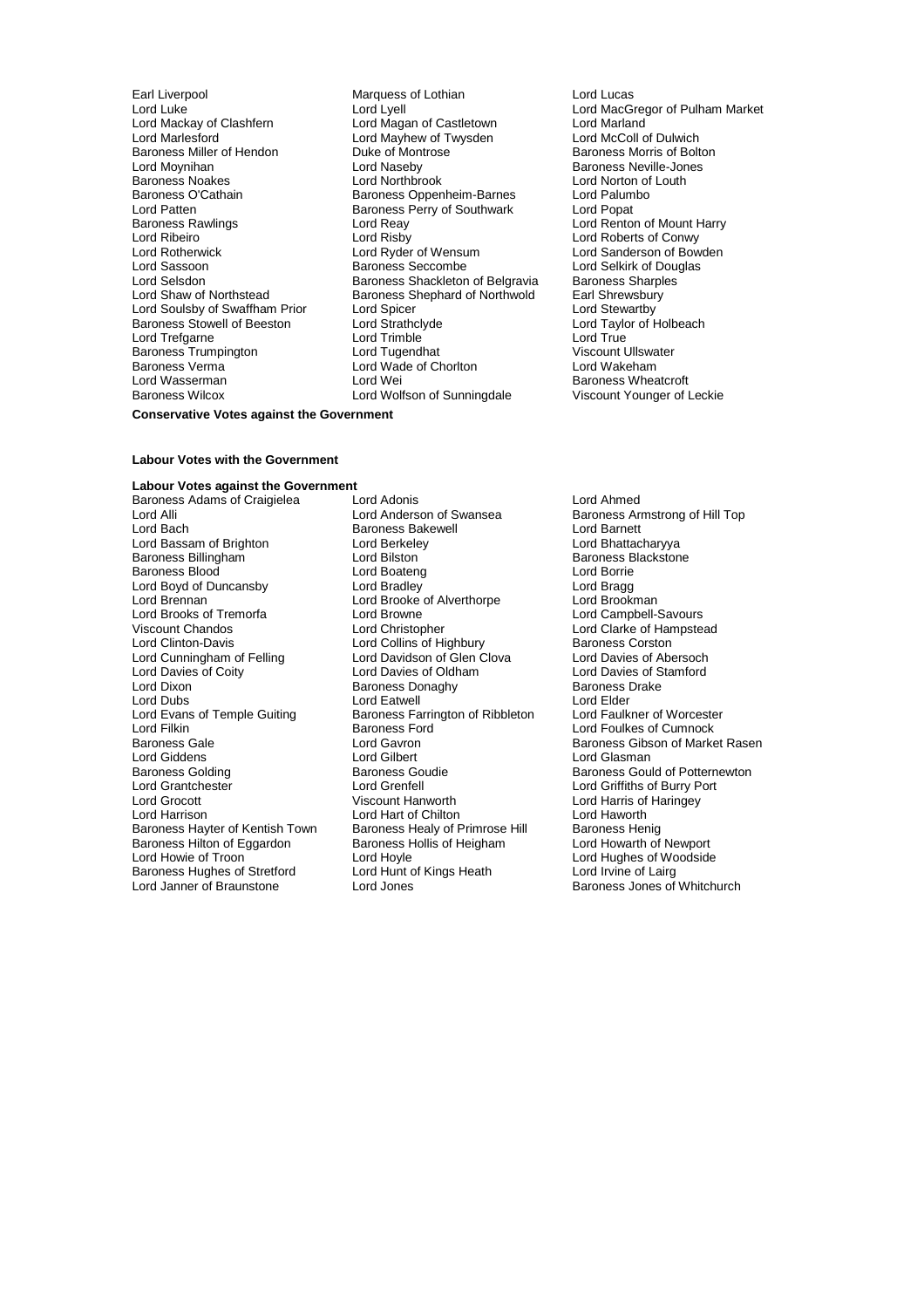Lord O'Neill of Clackmannan Lord Patel of Bradford<br>Baroness Pitkeathley Lord Plant of Highfield Lord Prescott **Baroness Prosser**<br>Baroness Quin **Baroness** Lord Radice Baroness Royall of Blaisdon Lord Sawyer<br>Lord Sewel Lord Sheldon Viscount Simon Baroness Smith of Basildon<br>
Lord Snape Baroness Smith of Basildon<br>
Lord Solev Lord Taylor of Blackburn Lord Young of Norwood Green

Lord Judd<br>
Lord Judd Lord Kennedy of Southwark Lord King of West Bromwich<br>
Baroness King of Bow Baroness Kingsmill<br>
Baroness Kinnock of Holyhea Baroness King of Bow Baroness Kingsmill Baroness Kinnock of Holyhead<br>
Lord Kinnock Cord Kinkhill Baroness Kingsmill<br>
Lord Kininnock Cord Knight of Weymouth Lord Layard Lord Lord Lea of Crondall Lord Lea Context Lord Leitch<br>
Lord Levy Context Baroness Liddell of Coatdyke Lord Liddle Lord Levy **Baroness Liddell of Coatdyke** Lord Liddle<br>
Lord Lipsev **Baroness Lister of Burtersett** Lord Lympne Lord Lipsey<br>
Lord Macdonald of Tradeston 
Lord Mackenzie of Framwellgate
Lord Mackenzie of Culkein
Lord Macdonald of Tradeston

Lord Macdonald of Tradeston

Lord Macdonald of Tradeston

Lord Macdonald of Tradeston Lord Mackenzie of Framwellgate Baroness Mallalieu **Baroness Massey of Darwen** Lord Maxton<br>
Lord McAvoy **Lord McConnell of Glenscorrodale** Baroness McDonagh Lord McAvoy **Lord McConnell of Glenscorrodale** Baroness McDonagh<br>
Lord McFall of Alcluith **Baroness McIntosh of Hudnall** Lord McKenzie of Luton Baroness McIntosh of Hudnall Lord Mitchell<br>
Lord Mitchell **Communist Communist Communist Communist Communist Communist Communist Communist Communist Communist Communist Communist Communist Communist Communist Communist Communist Communist Communist Co** Baroness Morgan of Huyton Lord Morris of Aberavon Lord Morris of Aberavon<br>Baroness Morris of Yardlev Lord Myners Corportion Baroness Nye Baroness Morris of Yardley Lord Myners Baroness Nye Baroness Pitkeathley **Lord Plant of Highfield** Hight Lord Ponsonby of Shulbrede<br>
Lord Prescott Lord Puttnam Baroness Quin **Example 2018**<br>
Lord Reading Lord Reid of Cardowan<br>
Lord Reading Baroness Ramsay of Cartvale Lord Reid of Cardowan Lord Richard<br>
Lord Rosser Lord Rowlands Lord Robertson of Port Ellen Lord Rosser Corporation Corporation Corporation Corporation Corporation Corporatio<br>
Lord Royal Baroness Royall of Blaisdon Corporation Corporation Corporation Corporation Corporation Corporatio Lord Sewel **Lord Sheldon**<br>
Lord Sheldon Baroness Smith of Basildon Baroness Sherlock<br>
Viscount Simon Baroness Smith of Basildon Baroness Smith of Gilmorehill Lord Snape Lord Soley Lord Soley Lord Soley Lord Stevenson of Balmacara<br>Lord Stone of Blackheath Baroness Symons of Vernham Dean Baroness Tavlor of Bolton Exaroness Symons of Vernham Dean Baroness Taylor of Lord Temple-Morris Corp. Lord Tomlinson Lord Touhig Lord Triesman Lord Tunnicliffe Lord Turnberg Lord Turnberg Baroness Turner of Camden<br>Baroness Wall of New Barnet Baroness Warwick of Undercliffe Lord West of Spithead Baroness Warwick of Undercliffe Baroness Wheeler Baroness Whitaker Baroness Wilkins Lord Williams of Elvel **Lord Wills** Lord Wills Lord Winston<br>
Lord Wood of Anfield **Lord Woolmer of Leeds** Baroness Wo

# Lord Knight of Weymouth Baroness Worthington

## **Liberal Democrat Votes with the Government**

Lord Ashdown of Norton-sub-Hamdon Lord Avebury **Baroness Bonham-Carter of Yarnbury**<br>Baroness Brinton **Baroness Brinton** Lord Burnett **Baroness Brinton** ermandes Brinton and Theoretic Lord Burnett<br>Lord Clement-Jones Lord Corte Lord Cotter Lord Cholakia Lord Clement-Jones<br>
Baroness Doocev<br>
Lord Dvkes Baroness Garden of Frognal Earl Glasgow Earl Coodhart Lord Goodhart<br>Baroness Harris of Richmond Lord Hussain Corporation Baroness Jolly Baroness Harris of Richmond Lord Hussain and Baroness Jolly Baroness Jolly<br>Lord Kirkwood of Kirkhope Baroness Kramer Baroness Jolly Baroness Jolly Lord Kirkwood of Kirkhope Baroness Kramer Baroness Kramer Lord Loomba Lord Lester of Herne Hill Lord Loomba<br>
Lord Lester of Herne Hill Lord Loomba Lord Lord Macdonald of River Glaven<br>
Baroness Maddock Larl Mar and Kellie Lord Marks of Henley-on-Thame Baroness Maddock **Earl Mar and Kellie Earl Mar and Kellie** Lord Marks of Henley-on-Thames<br>
Lord McNally Lord Methuen **Communist Communist Communist Communist Communist Communist Communist Communist Comm** Lord Newby **Baroness Northover** Baroness Parminter Lord Phillips of Sudbury Baroness Randerson Lord Razzall Lord Redesdale **Lord Rennard** Cord Rennard Baroness Scott of Needham Market<br>
Baroness Sharp of Guildford Lord Shutt of Greetland Lord Smith of Clifton Baroness Sharp of Guildford Lord Shutt of Cord Steel of Aikwood Lord Stephen Lord Steel of Aikwood Lord Stephen Lord Stephen Lord Stoneham of Droxford<br>
Lord Stoneham of Droxford<br>
Lord Strasburger Lord Taverne Lord Taverne Lord Storey Lord Strasburger Lord Taverne Lord Teverson **Baroness Thomas of Winchester** Lord Tope<br>
Lord Tope **Baroness Thomas of Winchester** Lord Tope Lord Tordoff Baroness Tyler of Enfield Baroness Walmsley

**Liberal Democrat Votes against the Government** Lord Roberts of Llandudno Lord Taylor of Goss Moor Baroness Tonge

### **Crossbench Votes with the Government**

Lord Smith of Kelvin

Lord Burns Lord Butler of Brockwell Lord Greenway Lord Kakkar **Baroness Murphy** Cord Cord Rees-Mogg<br>
Lord Smith of Kelvin **Lord Lord Turnbull** Cord Turnbull Cord Click Cord Click Cord Click Cord Click

# **Crossbench Votes against the Government**

Lord Aberdare Lord Adebowale Lord Alton of Liverpool Lord Best Lord Bew Lord Bichard Lord Blair of Boughton

Lord Allan of Hallam Baroness Falkner of Margravine Lord Methuen **Lord Methuen** Baroness Miller of Chilthorne Domer<br>Baroness Northover **Baroness** Parminter Lord Wallace of Tankerness

Viscount Brookeborough Lord Cameron of Dillington Baroness Campbell of Surbiton